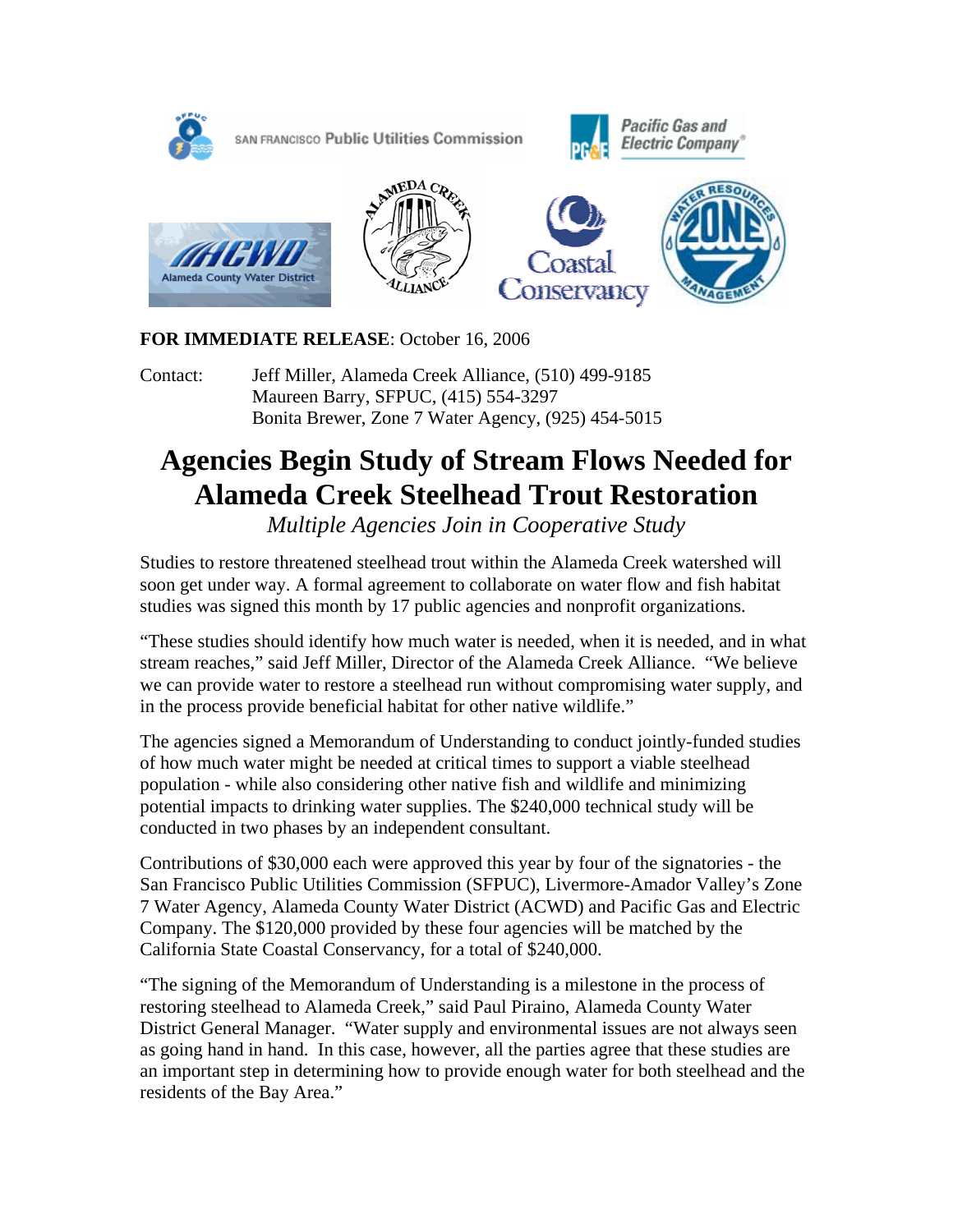"We have a responsibility to make environmental improvements on Alameda Creek even as we rebuild the seismically vulnerable Calaveras Reservoir upstream," said SFPUC General Manager Susan Leal. "I believe together we can restore this wonderful and unique steelhead population. I'm proud that our new Natural Resources Division is now a strong partner in the Alameda Creek Fisheries Restoration Workgroup and played such a key role in developing this important agreement."

Other participating organizations include the Alameda County Flood Control and Water Conservation District, Alameda County Resource Conservation District, Alameda Creek Alliance, American Rivers, California Department of Fish and Game, East Bay Regional Park District, National Marine Fisheries Service, Natural Resources Defense Council, San Francisco Regional Water Quality Control Board, U.S. Army Corps of Engineers, U.S. Natural Resources Conservation Service, and U.S. Fish and Wildlife Service.

Efforts to restore steelhead to areas of the Alameda Creek watershed where there were historical trout populations are gaining momentum on other fronts as well. For example:

- The National Fish and Wildlife Foundation awarded \$1 million to ACWD to remove an inflatable diversion dam in Alameda Creek and to install fish screens at the district's water supply diversion point at the mouth of Niles Canyon.
- Agencies are cooperatively pursuing funding to address other barriers to steelhead trying to migrate from San Francisco Bay up Alameda Creek, particularly the "BART weir" in the flood control channel in lower Alameda Creek
- More hurdles to fish passage were cleared last month when the SFPUC completed removal of two obsolete late  $19<sup>th</sup>$  century dams in Niles Canyon below Sunol.
- PG&E has pledged to make its natural gas line passable to fish as part of a comprehensive plan to restore the riparian habitat of Alameda Creek. The onceburied natural gas line is far upstream. Creek erosion has exposed the pipe.

The largest tributary of southern San Francisco Bay, Alameda Creek may be the best candidate of Bay Area urban streams for restoration of migratory fish runs. Historically, portions of the nearly 700-square mile watershed supported populations of steelhead and coho and chinook salmon. But by the late 1950's, urban growth in the East Bay had resulted in poor water quality and dams that adversely altered the creek's hydrology to such a degree that salmon runs disappeared and steelhead dwindled to unsustainably low numbers. Subsequent water supply and flood control projects added barriers that have prevented migratory fish from reaching spawning and rearing habitat.

Steelhead trout in the central California coast (including the Bay Area) were listed under the Endangered Species Act as a federally threatened species in 1997. That same year the Alameda Creek Alliance also began advocating for restoration projects to allow migratory fish to reach spawning and rearing habitat in upper Alameda Creek. A multiagency fisheries workgroup formed in 1999 is pursuing a concerted effort of creek management and dam modifications or removals to reestablish a healthy steelhead run.